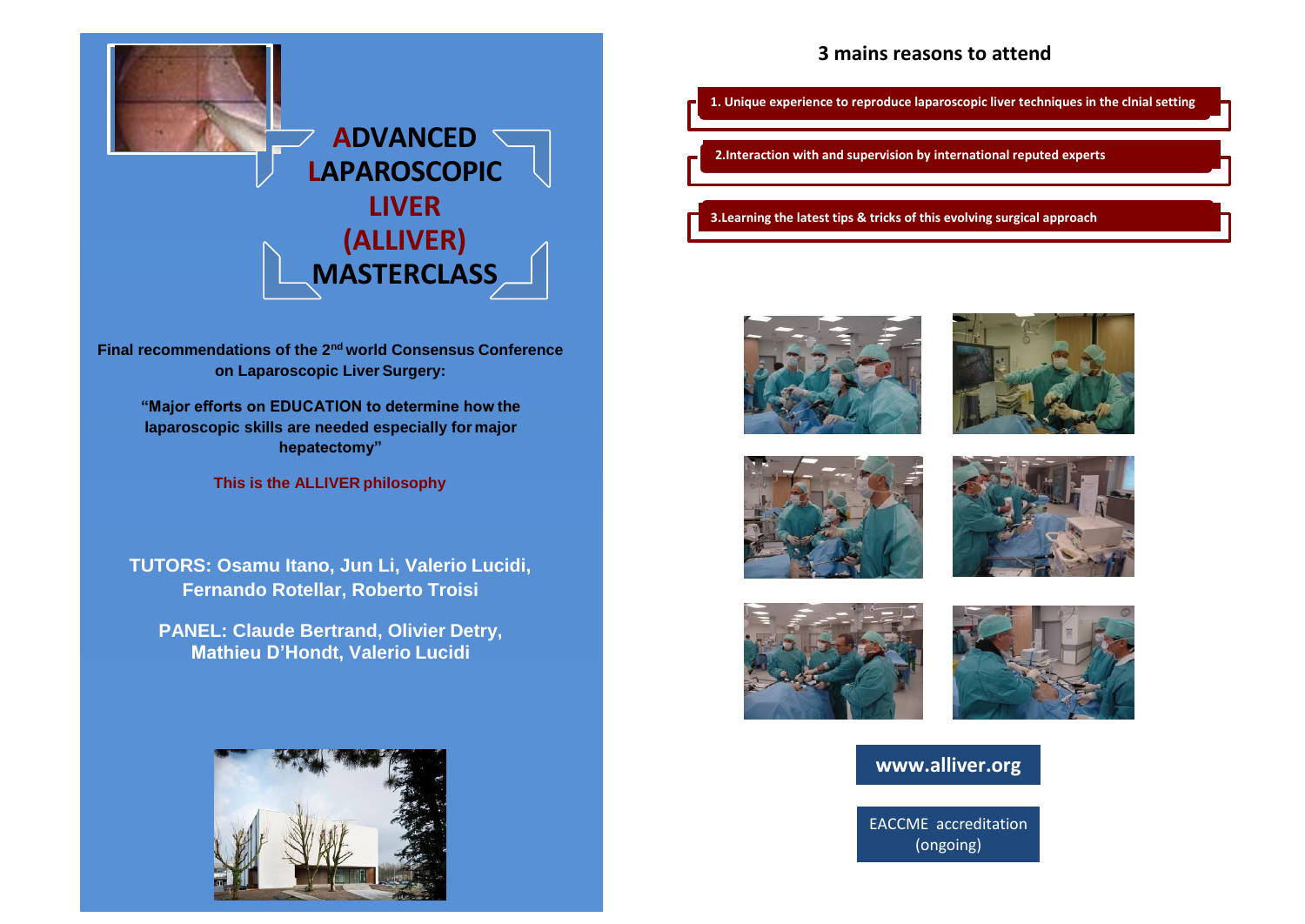# **FRIDAY NOVEMBER 17<sup>th</sup>, 2016 THURSDAY NOVEMBER 18<sup>th</sup>, 2016**

### **14.00 Opening of the Masterclass (R. Troisi)**

#### **CHAIRMAN: O. Detry**

- **Introduction of the Masterclass and aims (R. Troisi)**
- **Basics in LLS (L. Carvalho)**
- **Anesthesia for LLS (J. Van Limmen)**
- **LLS with different methods of inflow occlusion (R. Troisi)**
- **What is easily reproducible in LLS (F. Rotellar)**
- **Single-surgeon learning curve (F. Tomassini)**
- **My learning curve and the results I reached (J. Li)**
- **Overall results from the Japanese Registry (O. Itano)**
- **The launch of the Prospective Belgian Registry –BReLLS (R. Troisi)**

### **08.30 Introduction to the course (R.Troisi)**

- **LIVE SURGERY from 3 simultaneousOR's (Operators: O. Itano, V. Lucidi, R. Troisi)**
- **Case presentations (L. Carvalho)**

**CHAIRMEN: V. Lucidi - M. D'Hondt**

### **09.15 I Session: Streaming from OR's**

- **Live interaction**
- **Live intraoperative US evaluation**

#### **13.15 Lunch**

**CHAIRMEN: C. Bertrand – O. Detry**

### **14.00 II Session: Video lectures (I)**

- **Lap parenchyma-sparing anatomical liver resection (O. Itano)**
- **Approach to CRLM (F. Rotellar)**
- **Tips & tricks to facilitate LLS (J.Li)**

#### **15.45 Coffee break**

#### **CHAIRMEN: J. Li – R. Troisi**

#### **16.15 III Session: Video lectures (II)**

- **How I do a standard hemihepatectomy (O.Itano)**
- **How I do a standard hemihepatectomy (F.Rotellar)**
- **How I do a resection in A-L segments (J. Li)**
- **How I do a resection in P-S segments (M. D'Hondt)**
- **Multicentric results open vs lap resections in P-S segments (R Troisi)**

### **18.00 Closing remarks**

#### **20.00 Get together dinner**